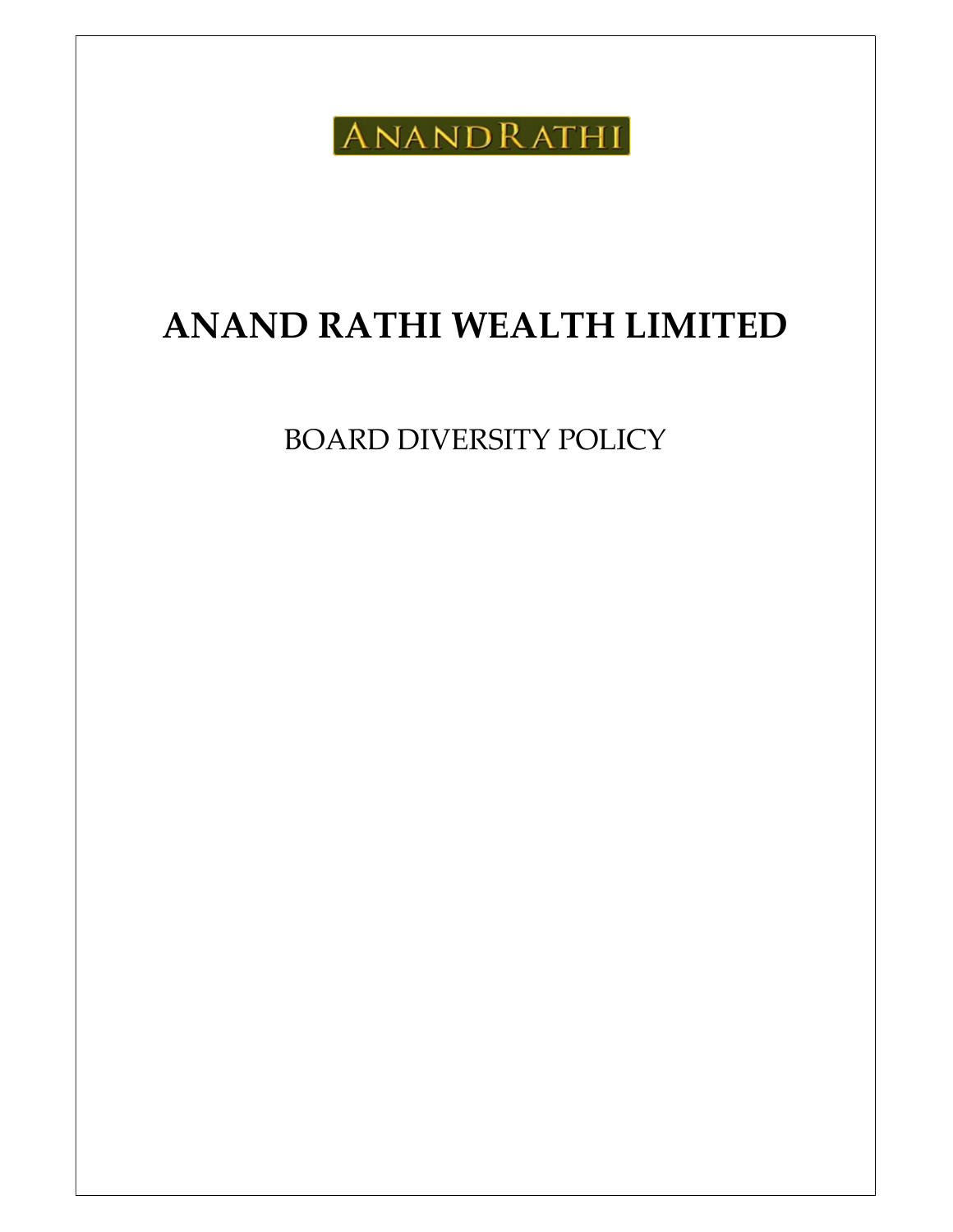# **Contents**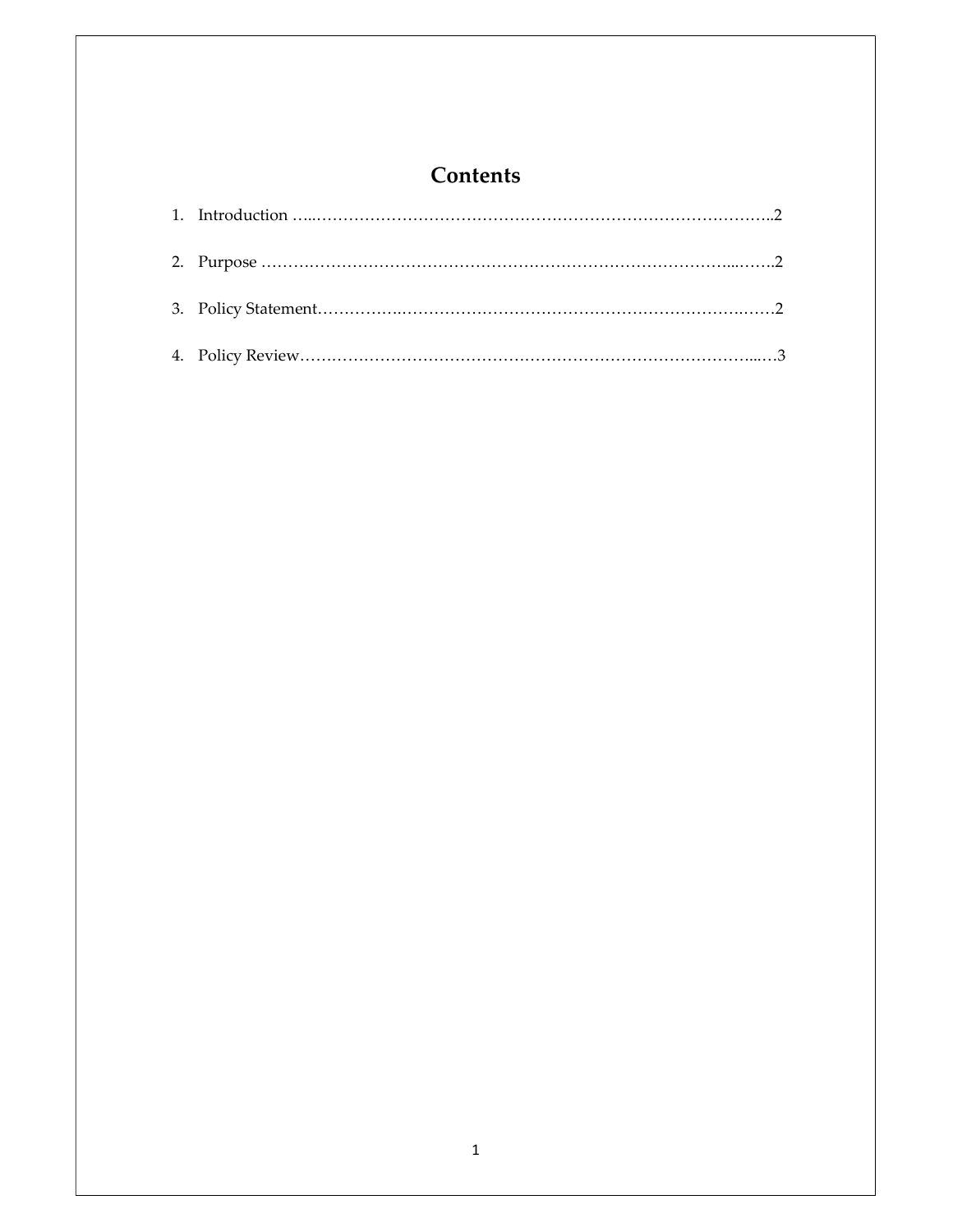### Introduction

The Policy shall be called as "Board Diversity Policy". This Board Diversity Policy is applicable to the Board only.

The Policy sets out the approach to have a diversity on the Board of the Company in terms of thought, experience, knowledge, perspective and gender in the Board, based on the applicable laws, rules and regulations applicable to the Company.

#### Purpose

As per the requirements under the SEBI Listing Regulations and such other regulatory provisions, as applicable, the Nomination and Remuneration Committee of the Company (the "NRC") is required to devise a policy for having diversity on the board of directors (the "Board") of Anand Rathi Wealth Limited ("ARWL" or "Company"). The Board diversity policy (the "Policy") sets out a framework to achieve adequate diversity on the Board of the Company.

This policy is largely framed to address the importance of a diverse Board in harnessing the unique and individual skills and experiences of the members in a way that collectively benefits the organization and business as a whole. The basic essence of the Policy is to provide a framework for leveraging on the differences within the expertise of the Board, offering a broad range of perspectives that are directly relevant to the business.

#### Policy Statement

The Company recognizes and embraces the benefits of having a diverse Board that possesses the balance of skills, experience, expertise, and diversity of perspectives appropriate to the requirements of the businesses of the Company. The Company sees increasing diversity at Board level as an essential element in maintaining a competitive advantage. The Company seeks to maintain a Board comprised of talented and dedicated directors with adverse mix of expertise, experience, skills and backgrounds. These differences will be considered in determining the optimum composition of the Board and when possible should be balanced appropriately.

Our Company Believe that a diverse board will contribute to the achievement of its strategic and commercial objectives including to:

- ensure sustainable development
- make corporate governance more effective
- enhance quality and responsible decision making capability
- drive business results
- enhance the reputation of Anand Rathi Wealth Limited